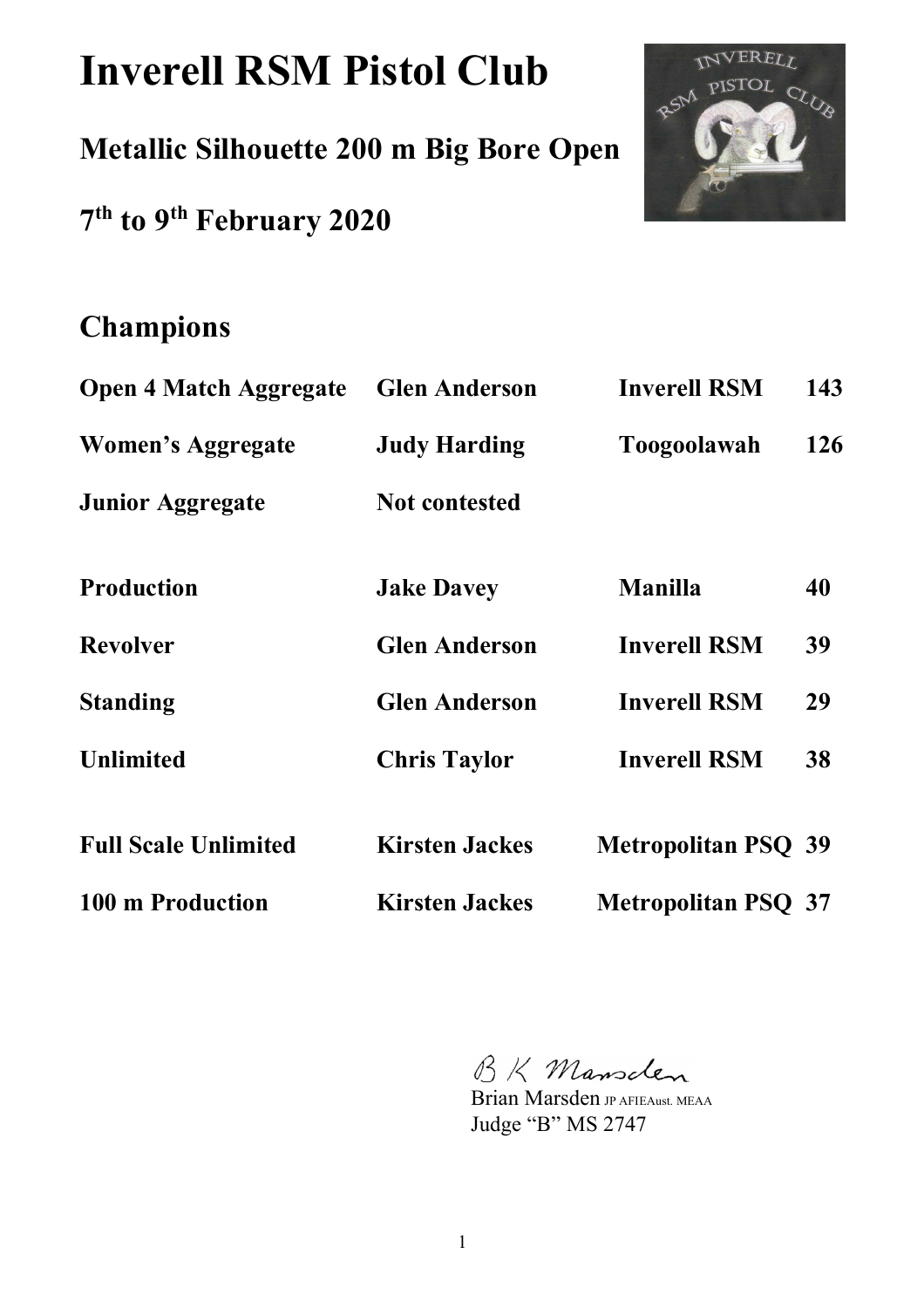## **200m Open Aggregate**

| <b>Aggregate</b> | <b>Top Surname</b> | Name         | <b>Club</b>         | Prod | Rev | <b>Stand</b>   | Unlim |
|------------------|--------------------|--------------|---------------------|------|-----|----------------|-------|
| 143              | Anderson           | Glen         | <b>Inverell RSM</b> | 40   | 39  | 29             | 35    |
| 142              | Davey              | Tim          | Manilla             | 38   | 39  | 28             | 37    |
| 136              | Taylor             | Chris        | <b>Inverell RSM</b> | 36   | 35  | 27             | 38    |
| 134              | Anderson           | Jason        | Narrabri            | 40   | 38  | 23             | 33    |
| 134              | Emery              | Kim          | Mt. Lindesay        | 40   | 37  | 24             | 33    |
| 130              | Anderson           | Tim          | Narrabri            | 38   | 32  | 27             | 33    |
| 128              | Ford               | Jack         | Narrabri            | 38   | 33  | 29             | 28    |
| 127              | Dewsbury           | David        | Narrabri            | 37   | 36  | 24             | 30    |
| 126              | Harding            | Judy         | Toogoolawah         | 37   | 36  | 24             | 29    |
| 124              | Davey              | Jake         | Manilla             | 40   | 34  | 20             | 30    |
| 124              | Dawson             | Greg         | Armidale            | 38   | 34  | 22             | 30    |
| 120              | Dewsbury           | Ben          | Metropolitan PSQ    | 37   | 35  | 18             | 30    |
| 118              | Marsden            | <b>Brian</b> | Newcastle           | 38   | 28  | 28             | 24    |
| 114              | Williams           | Philip       | Mt. Lindesay        | 36   | 30  | 21             | 27    |
| 112              | Harding            | John         | Metropolitan PSQ    | 36   | 29  | 20             | 27    |
| 108              | Jackes             | Kirsten      | Metropolitan PSQ    | 36   | 30  | 8              | 34    |
| 107              | Stanfield          | Frank        | Metropolitan PSQ    | 35   | 26  | 20             | 26    |
| 99               | <b>Brann</b>       | John         | Merriganowry        | 28   | 33  | 14             | 24    |
| 98               | Wilkins            | Paul         | Narrabri            | 37   | 31  | 15             | 15    |
| 98               | Ledger             | Andrew       | Metropolitan PSQ    | 33   | 30  | 11             | 24    |
| 91               | Archibald          | Carmel       | Armidale            | 22   | 31  | 13             | 25    |
| 76               | Pavlou             | Andy         | Port Macquarie      | 31   | 17  | 14             | 14    |
| 76               | Pender             | Bart         | Capertee            | 21   | 25  | 3              | 27    |
| 50               | Cutler             | <b>Brian</b> | Port Macquarie      | 15   | 16  | $\overline{2}$ | 17    |
| 44               | Chappell           | John         | Port Macquarie      | 22   | 12  | 3              | 7     |
| 36               | Hoffmann           | Paul         | <b>Inverell RSM</b> | 17   | 12  | 7              | 0     |
| 30               | Pender             | John         | Capertee            | 16   | 5   | 9              | 0     |
| 8                | <b>Bearman</b>     | Leith        | <b>Inverell RSM</b> | 8    | 0   | 0              | 0     |

## **200m Womens Aggregate**

| <b>Aggregate Top Surname</b> |               | <b>Name</b> | Club             | Prod | Rev | Stand | Unlim |
|------------------------------|---------------|-------------|------------------|------|-----|-------|-------|
| 126                          | Harding       | Judy        | Toogoolawah      | 37   | 36  | 24    | 29    |
| 108                          | <b>Jackes</b> | Kirsten     | Metropolitan PSQ | 36   | 30  |       | 34    |
| 91                           | Archibald     | Carmel      | Armidale         | 22   | 31  |       | 25    |

BK Mansclen

Brian Marsden JP AFIEAust. MEAA Judge "B" MS 2747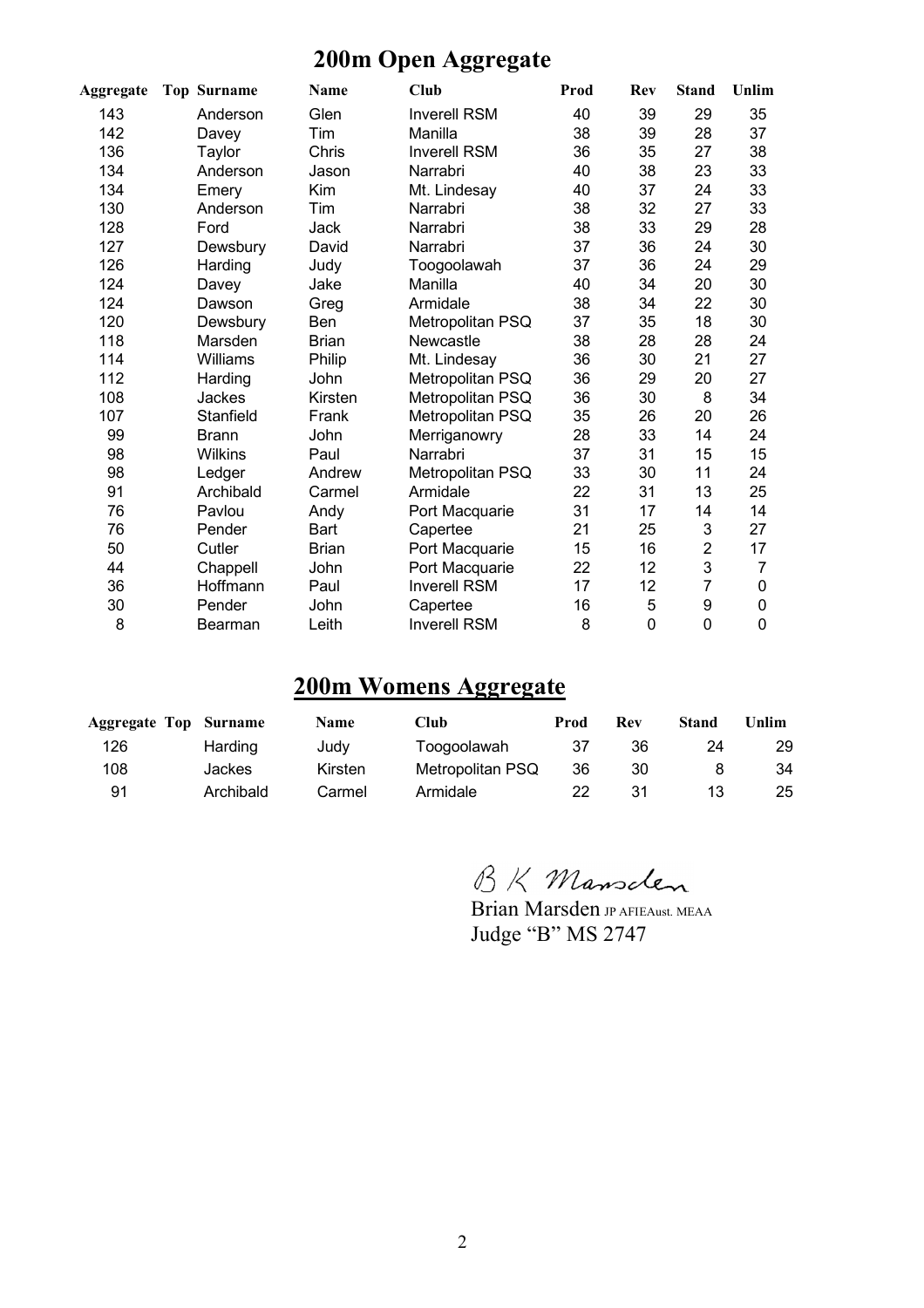### **200m Production Off Gun**

| Name         | Surname        | <b>Club</b>          |            | Grade Grade | <b>Total</b> | <b>Top</b>     |                |                | Chic Pig Turk Ram |                         |
|--------------|----------------|----------------------|------------|-------------|--------------|----------------|----------------|----------------|-------------------|-------------------------|
| Jake         | Davey          | Manilla              | <b>INT</b> |             | 40           | $\mathbf{1}$   | 10             | 10             | 10                | 10                      |
| Kim          | Emery          | Mt. Lindesay         | <b>INT</b> |             | 40           | $\overline{2}$ | 10             | 10             | 10                | 10 <sup>1</sup>         |
| Glen         | Anderson       | <b>Inverell RSM</b>  | <b>INT</b> |             | 40           | 3              | 10             | 10             | 10                | 10                      |
| Jason        | Anderson       | Narrabri             | <b>INT</b> |             | 40           | $\overline{4}$ | 10             | 10             | 10                | 10                      |
| Tim          | Davey          | Manilla              | <b>INT</b> |             | 38           |                | 9              | 10             | 10                | 9                       |
| Jack         | Ford           | Narrabri             | <b>AAA</b> |             | 38           |                | 10             | 9              | 10                | 9                       |
| Greg         | Dawson         | Armidale             | <b>INT</b> |             | 38           |                | 10             | 10             | 9                 | 9                       |
| Tim          | Anderson       | Narrabri             | <b>INT</b> |             | 38           |                | 10             | 10             | 10                | 8                       |
| <b>Brian</b> | Marsden        | Newcastle            | AAA        |             | 38           |                | 10             | 10             | 10                | 8                       |
| Judy         | Harding        | Toogoolawah          | <b>INT</b> |             | 37           |                | 10             | 10             | 7                 | 10                      |
| Paul         | <b>Wilkins</b> | Narrabri             | <b>INT</b> |             | 37           |                | 10             | 10             | 8                 | 9                       |
| Ben          | Dewsbury       | Metropolitan PSQ AA  |            |             | 37           |                | 10             | 9              | 10                | 8                       |
| David        | Dewsbury       | Narrabri             | <b>INT</b> |             | 37           |                | 10             | 10             | 10                | 7                       |
| Chris        | Taylor         | <b>Inverell RSM</b>  | <b>AAA</b> |             | 36           |                | $\overline{7}$ | 9              | 10                | 10 <sup>1</sup>         |
| Philip       | Williams       | Mt. Lindesay         | <b>INT</b> |             | 36           |                | 10             | 8              | 8                 | 10 <sup>1</sup>         |
| Kirsten      | Jackes         | Metropolitan PSQ     | <b>INT</b> |             | 36           |                | 9              | 9              | 9                 | 9                       |
| John         | Harding        | Metropolitan PSQ     | <b>INT</b> |             | 36           |                | 10             | 10             | 8                 | 8                       |
| Frank        | Stanfield      | Metropolitan PSQ AAA |            |             | 35           |                | 10             | 10             | 6                 | 9                       |
| Andrew       | Ledger         | Metropolitan PSQ AAA |            |             | 33           |                | 10             | 8              | 7                 | 8                       |
| Andy         | Pavlou         | Port Macquarie       | <b>AAA</b> |             | 31           |                | 10             | 10             | 8                 | 3                       |
| John         | <b>Brann</b>   | Merriganowry         | <b>INT</b> |             | 28           |                | 9              | 6              | 6                 | 7                       |
| John         | Chappell       | Port Macquarie       | AA         |             | 22           |                | 9              | 6              | $\overline{2}$    | 5                       |
| Carmel       | Archibald      | Armidale             | <b>AAA</b> |             | 22           |                | $\overline{7}$ | 8              | $\overline{4}$    | 3                       |
| <b>Bart</b>  | Pender         | Capertee             | <b>AAA</b> |             | 21           |                | 6              | 9              | $\overline{4}$    | $\overline{2}$          |
| Paul         | Hoffmann       | <b>Inverell RSM</b>  | B          |             | 17           |                | 6              | $\overline{7}$ | $\overline{2}$    | $\overline{2}$          |
| John         | Pender         | Capertee             | <b>INT</b> |             | 16           |                | 4              | 6              | 3                 | 3                       |
| <b>Brian</b> | Cutler         | Port Macquarie       | AA         |             | 15           |                | 3              | 6              | $\overline{2}$    | $\overline{\mathbf{4}}$ |
| Leith        | Bearman        | <b>Inverell RSM</b>  | B          |             | 8            |                | $\overline{2}$ | 3              | 1                 | $\overline{2}$          |

#### **200m Revolver Off Gun**

| <b>Name</b> | <b>Surname</b> | Club                | Grade Grade | Total | Top          |    |    | Chic Pig Turk Ram |   |
|-------------|----------------|---------------------|-------------|-------|--------------|----|----|-------------------|---|
| Glen        | Anderson       | <b>Inverell RSM</b> | <b>INT</b>  | 39    | $\mathbf{1}$ | 10 | 10 | 10                | 9 |
| Tim         | Davey          | Manilla             | <b>INT</b>  | 39    | 2            | 10 | 10 | 10                | 9 |
| Jason       | Anderson       | Narrabri            | INT         | 38    |              | 9  | 10 | 10                | 9 |
| <b>Kim</b>  | Emery          | Mt. Lindesay        | INT         | 37    |              | 10 | 10 | 10                | 7 |
| David       | Dewsbury       | Narrabri            | <b>INT</b>  | 36    |              | 10 | 10 | 9                 |   |
| Judy        | Harding        | Toogoolawah         | INT         | 36    |              | 10 | 10 | 9                 |   |
| Chris       | Taylor         | <b>Inverell RSM</b> | <b>INT</b>  | 35    |              | 10 | 8  | 8                 | 9 |
| <b>Ben</b>  | Dewsbury       | Metropolitan PSQ AA |             | 35    |              | 10 | 10 | 7                 | 8 |
| Greg        | Dawson         | Armidale            | AAA         | 34    |              | 10 | 8  | 10                | 6 |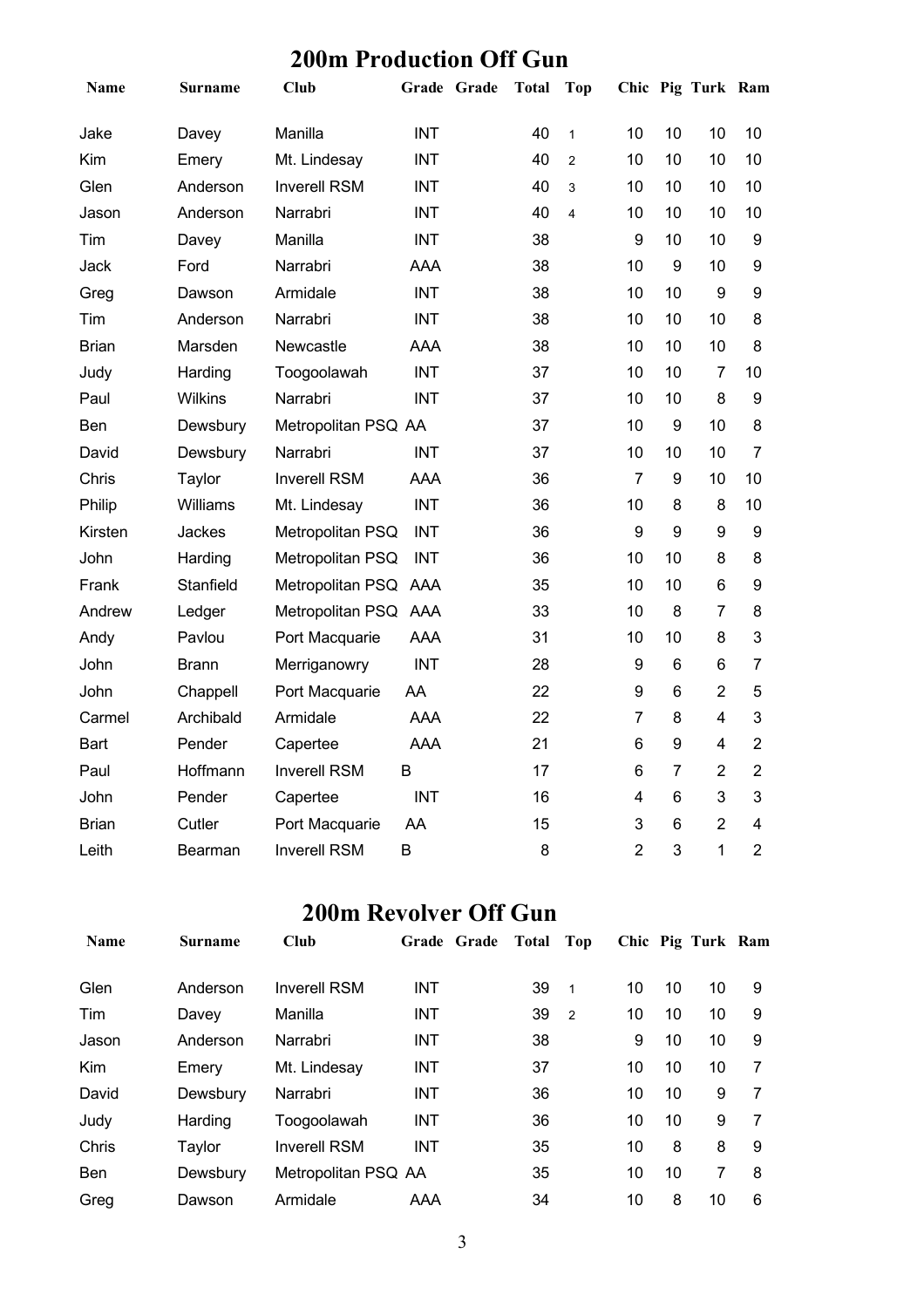| Jake         | Davey          | Manilla              | AAA        | 34 | 9              | 10             | 9              | 6              |
|--------------|----------------|----------------------|------------|----|----------------|----------------|----------------|----------------|
| John         | <b>Brann</b>   | Merriganowry         | AAA        | 33 | 10             | 7              | 9              | 7              |
| Jack         | Ford           | Narrabri             | AAA        | 33 | 9              | 10             | 10             | 4              |
| Tim          | Anderson       | Narrabri             | <b>INT</b> | 32 | 10             | 8              | 8              | 6              |
| Carmel       | Archibald      | Armidale             | AA         | 31 | 9              | 9              | 4              | 9              |
| Paul         | <b>Wilkins</b> | Narrabri             | AAA        | 31 | 9              | 8              | 6              | 8              |
| Philip       | Williams       | Mt. Lindesay         | AAA        | 30 | 8              | 7              | $\overline{7}$ | 8              |
| Andrew       | Ledger         | Metropolitan PSQ AAA |            | 30 | 9              | 8              | 6              | 7              |
| Kirsten      | Jackes         | Metropolitan PSQ AAA |            | 30 | 8              | 9              | 9              | 4              |
| John         | Harding        | Metropolitan PSQ     | <b>INT</b> | 29 | 10             | 9              | 5              | 5              |
| <b>Brian</b> | Marsden        | Newcastle            | AAA        | 28 | 10             | 9              | 5              | 4              |
| Frank        | Stanfield      | Metropolitan PSQ AA  |            | 26 | 9              | 10             | 3              | 4              |
| Bart         | Pender         | Capertee             | AAA        | 25 | 6              | 9              | 5              | 5              |
| Andy         | Pavlou         | Port Macquarie       | AA         | 17 | 6              | 4              | 4              | 3              |
| <b>Brian</b> | Cutler         | Port Macquarie       | A          | 16 | 6              | 5              | 4              | 1              |
| Paul         | Hoffmann       | <b>Inverell RSM</b>  | B          | 12 | $\overline{2}$ | 3              | 3              | 4              |
| John         | Chappell       | Port Macquarie       | A          | 12 | 6              | 3              | 1              | $\overline{2}$ |
| John         | Pender         | Capertee             | AAA        | 5  | 1              | $\overline{2}$ | 0              | $\overline{2}$ |

# **200m Standing Off Gun**

| Name         | <b>Surname</b> | <b>Club</b>          |            | Grade Grade | <b>Total</b> | <b>Top</b>     |                |                 | Chic Pig Turk Ram       |                         |
|--------------|----------------|----------------------|------------|-------------|--------------|----------------|----------------|-----------------|-------------------------|-------------------------|
| Glen         | Anderson       | <b>Inverell RSM</b>  | <b>INT</b> |             | 29           | $\mathbf{1}$   | 10             | 10              | 6                       | 3                       |
| Jack         | Ford           | Narrabri             | AAA        |             | 29           | $\overline{2}$ | 8              | 8               | $\overline{7}$          | 6                       |
| <b>Brian</b> | Marsden        | Newcastle            | <b>INT</b> |             | 28           |                | 8              | 8               | 4                       | 8                       |
| Tim          | Davey          | Manilla              | <b>INT</b> |             | 28           |                | 10             | 6               | 6                       | 6                       |
| Tim          | Anderson       | Narrabri             | <b>INT</b> |             | 27           |                | 10             | 8               | 4                       | 5                       |
| Chris        | Taylor         | <b>Inverell RSM</b>  | AA         |             | 27           |                | 9              | 10              | 3                       | 5                       |
| David        | Dewsbury       | Narrabri             | <b>INT</b> |             | 24           |                | $\overline{7}$ | $6\phantom{1}6$ | $\overline{\mathbf{4}}$ | 7                       |
| Judy         | Harding        | Toogoolawah          | <b>INT</b> |             | 24           |                | 10             | $\overline{7}$  | 3                       | $\overline{\mathbf{4}}$ |
| Kim          | Emery          | Mt. Lindesay         | <b>INT</b> |             | 24           |                | 9              | $\overline{7}$  | 5                       | 3                       |
| Jason        | Anderson       | Narrabri             | AAA        |             | 23           |                | 9              | 8               | 3                       | 3                       |
| Greg         | Dawson         | Armidale             | AAA        |             | 22           |                | 10             | 5               | $\overline{\mathbf{4}}$ | 3                       |
| Philip       | Williams       | Mt. Lindesay         | AAA        |             | 21           |                | 4              | 8               | 5                       | $\overline{\mathbf{4}}$ |
| Jake         | Davey          | Manilla              | <b>INT</b> |             | 20           |                | 6              | 5               | 3                       | 6                       |
| John         | Harding        | Metropolitan PSQ     | <b>INT</b> |             | 20           |                | 6              | $\overline{7}$  | 1                       | 6                       |
| Frank        | Stanfield      | Metropolitan PSQ AAA |            |             | 20           |                | 5              | 8               | 4                       | 3                       |
| Ben          | Dewsbury       | Metropolitan PSQ A   |            |             | 18           |                | 9              | 5               | 3                       | 1                       |
| Paul         | <b>Wilkins</b> | Narrabri             | AAA        |             | 15           |                | 4              | 5               | 1                       | 5                       |
| Andy         | Pavlou         | Port Macquarie       | A          |             | 14           |                | 1              | $\overline{4}$  | 4                       | 5                       |
| John         | <b>Brann</b>   | Merriganowry         | AAA        |             | 14           |                | 6              | $\overline{4}$  | 3                       | 1                       |
| Carmel       | Archibald      | Armidale             | AA         |             | 13           |                | 6              | 3               | 3                       | 1                       |
| Andrew       | Ledger         | Metropolitan PSQ A   |            |             | 11           |                | 4              | $\overline{2}$  | 1                       | 4                       |
| John         | Pender         | Capertee             | AA         |             | 9            |                | 4              | $\overline{2}$  | 1                       | $\overline{2}$          |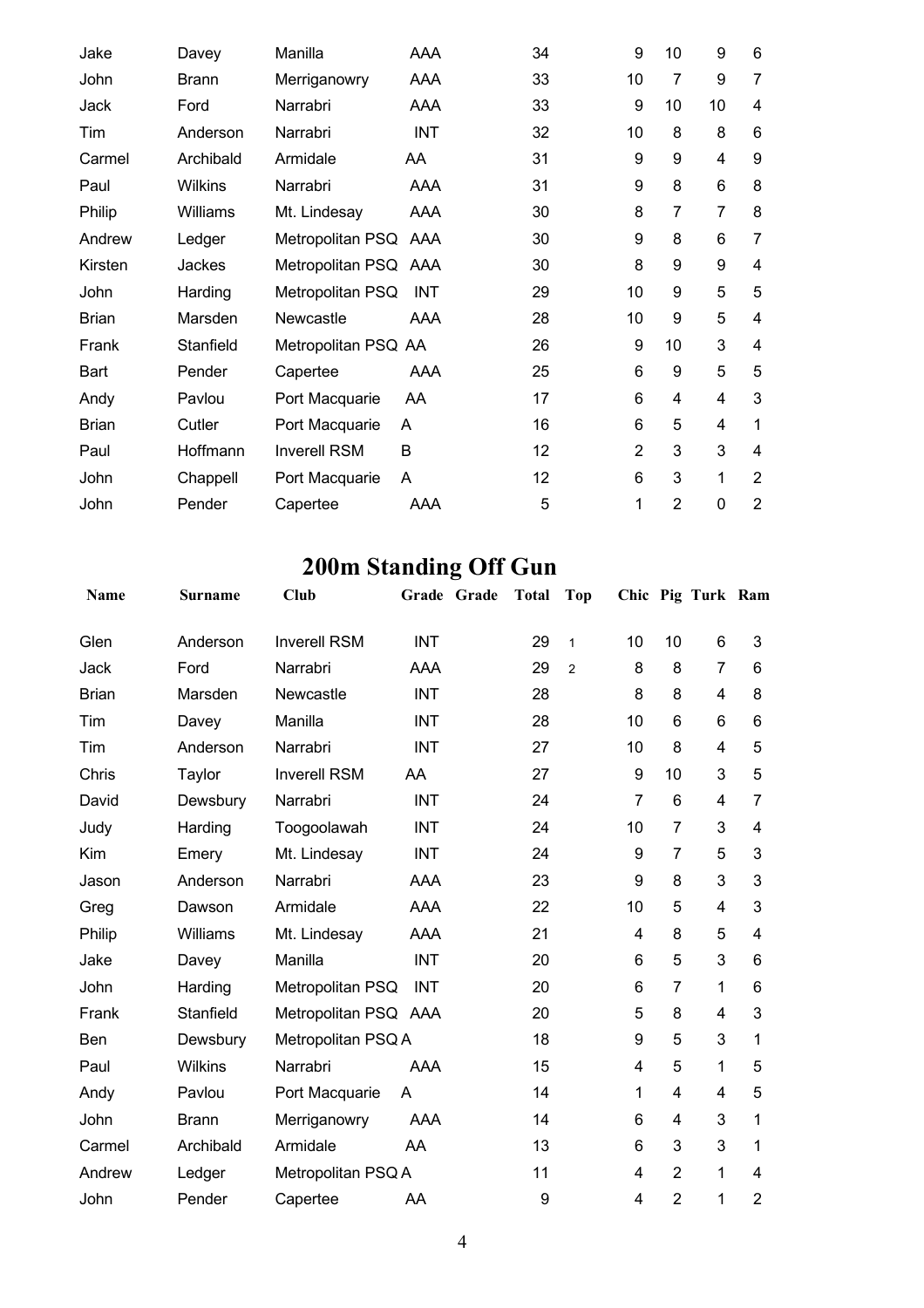| Kirsten      | Jackes   | Metropolitan PSQ A  |   | 8 | 3             |                |          |  |
|--------------|----------|---------------------|---|---|---------------|----------------|----------|--|
| Paul         | Hoffmann | <b>Inverell RSM</b> | B |   | $\mathbf{3}$  | $\overline{2}$ |          |  |
| John         | Chappell | Port Macquarie      | A | 3 |               | $1 \quad 1$    | $\Omega$ |  |
| <b>Bart</b>  | Pender   | Capertee            |   | 3 | $\mathcal{P}$ | - 0            | $\Omega$ |  |
| <b>Brian</b> | Cutler   | Port Macquarie      | B |   |               |                |          |  |

# **200m Unlimited Off Gun**

| Name         | <b>Surname</b> | <b>Club</b>         | Grade      | <b>Grade TotalTop Gun Chick</b> |                |                | Pig Turk Ram     |                         |
|--------------|----------------|---------------------|------------|---------------------------------|----------------|----------------|------------------|-------------------------|
| Chris        | Taylor         | <b>Inverell RSM</b> | AAA        | 38                              | 10             | 10             | 10               | 8                       |
| Tim          | Davey          | Manilla             | <b>AAA</b> | 37                              | 10             | 9              | 10               | 8                       |
| Glen         | Anderson       | <b>Inverell RSM</b> | <b>INT</b> | 35                              | 10             | 10             | $\overline{7}$   | 8                       |
| Kirsten      | Jackes         | Metropolitan        | <b>AAA</b> | 34                              | 8              | 8              | $\boldsymbol{9}$ | $\boldsymbol{9}$        |
| Jason        | Anderson       | Narrabri            | AAA        | 33                              | $\overline{7}$ | 10             | $\overline{7}$   | 9                       |
| Tim          | Anderson       | Narrabri            | <b>INT</b> | 33                              | 10             | 9              | 6                | 8                       |
| Kim          | Emery          | Mt. Lindesay        | <b>INT</b> | 33                              | 10             | 10             | 8                | 5                       |
| David        | Dewsbury       | Narrabri            | AAA        | 30                              | 10             | 8              | $\overline{4}$   | 8                       |
| Greg         | Dawson         | Armidale            | AA         | 30                              | 8              | 8              | 8                | $\,6$                   |
| Ben          | Dewsbury       | Metropolitan        | AA         | 30                              | 8              | 10             | $\overline{7}$   | 5                       |
| Jake         | Davey          | Manilla             | <b>AAA</b> | 30                              | 10             | 9              | $\overline{7}$   | $\overline{\mathbf{4}}$ |
| Judy         | Harding        | Toogoolawah         | <b>AAA</b> | 29                              | 10             | 9              | $\overline{4}$   | $6\phantom{1}$          |
| Jack         | Ford           | Narrabri            | AA         | 28                              | 10             | 8              | $\overline{4}$   | $6\phantom{1}$          |
| John         | Harding        | Metropolitan        | <b>AAA</b> | 27                              | 9              | 8              | 3                | $\overline{7}$          |
| Bart         | Pender         | Capertee            | AA         | 27                              | 9              | 8              | 6                | $\overline{\mathbf{4}}$ |
| Philip       | Williams       | Mt. Lindesay        | <b>AAA</b> | 27                              | 10             | 8              | 6                | $\mathbf{3}$            |
| Frank        | Stanfield      | Metropolitan        | AA         | 26                              | 10             | $\overline{7}$ | 3                | $\,6$                   |
| Carmel       | Archibald      | Armidale            | A          | 25                              | 8              | $\overline{7}$ | 5                | 5                       |
| <b>Brian</b> | Marsden        | Newcastle           | AA         | 24                              | 9              | $\overline{7}$ | 3                | 5                       |
| John         | <b>Brann</b>   | Merriganowry        | AA         | 24                              | 8              | 7              | 5                | $\overline{\mathbf{4}}$ |
| Andrew       | Ledger         | Metropolitan        | AA         | 24                              | 9              | 6              | 5                | $\overline{\mathbf{4}}$ |
| <b>Brian</b> | Cutler         | Port Macquarie      | B          | 17                              | 5              | 5              | $\overline{2}$   | 5                       |
| Paul         | <b>Wilkins</b> | Narrabri            | AA         | 15                              | 8              | 3              | $\overline{2}$   | $\overline{2}$          |
| Andy         | Pavlou         | Port Macquarie      | AA         | 14                              | 5              | 3              | 3                | 3                       |
| John         | Chappell       | Port Macquarie      | B          | $\overline{7}$                  | 4              | $\overline{2}$ | $\mathbf 0$      | 1                       |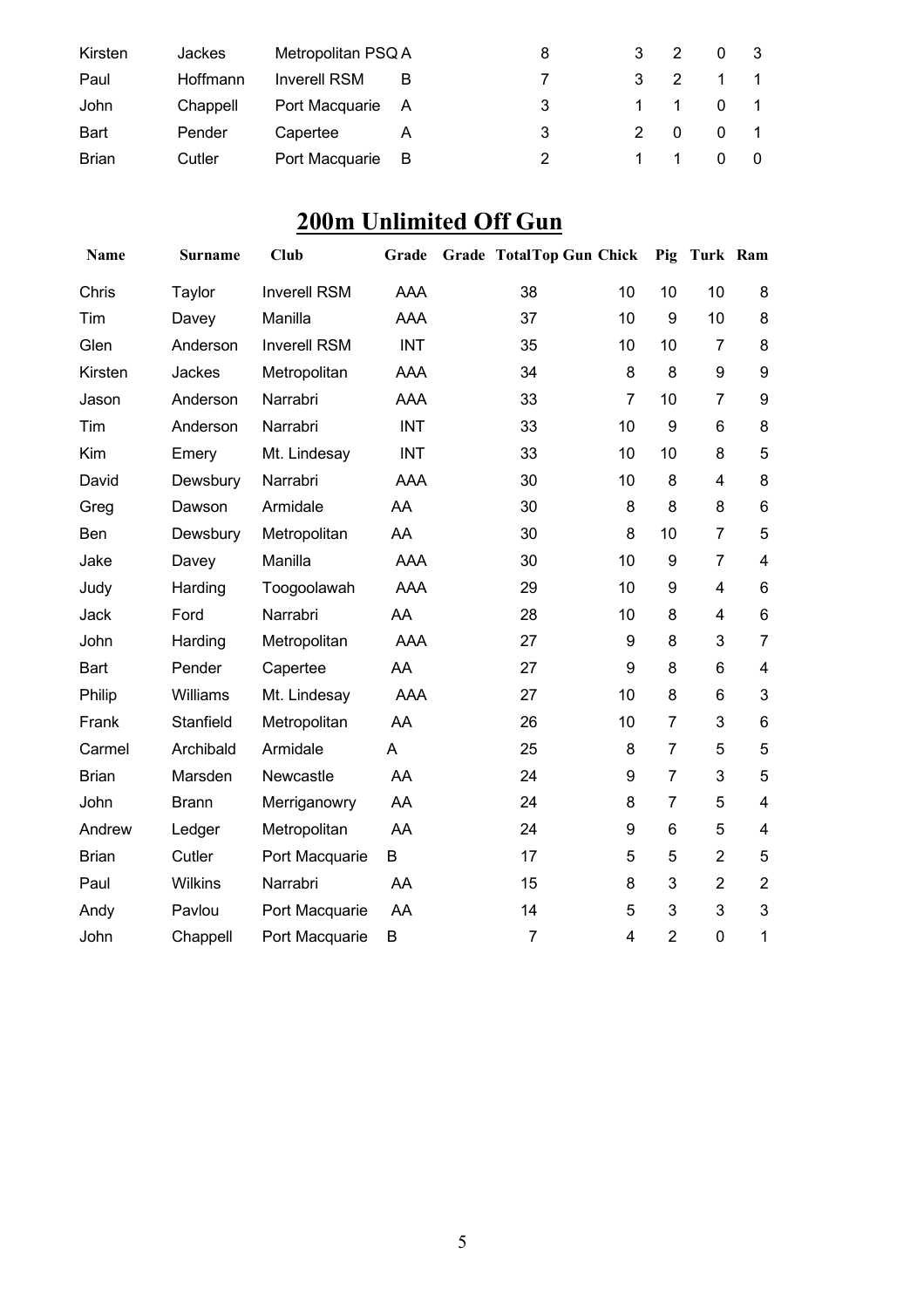#### **200m Production**

| <b>Name</b>  |            | <b>Surname</b> | <b>Club</b>         | <b>Grade Total Shoot</b> |                | Chick            | Pig            | Turk Ram       |                  |
|--------------|------------|----------------|---------------------|--------------------------|----------------|------------------|----------------|----------------|------------------|
| Grade        | <b>INT</b> |                |                     |                          |                |                  |                |                |                  |
| Jake         |            | Davey          | Manilla             | 40                       | $\mathbf{1}$   | 10               | 10             | 10             | 10               |
| Kim          |            | Emery          | Mt. Lindesay        | 40                       | $\overline{2}$ | 10               | 10             | 10             | 10               |
| Glen         |            | Anderson       | <b>Inverell RSM</b> | 40                       | 3              | 10               | 10             | 10             | 10               |
| Jason        |            | Anderson       | Narrabri            | 40                       | 4              | 10               | 10             | 10             | 10               |
| Tim          |            | Davey          | Manilla             | 38                       |                | $\boldsymbol{9}$ | 10             | 10             | $\boldsymbol{9}$ |
| Greg         |            | Dawson         | Armidale            | 38                       |                | 10               | 10             | 9              | $\boldsymbol{9}$ |
| Tim          |            | Anderson       | Narrabri            | 38                       |                | 10               | 10             | 10             | 8                |
| Judy         |            | Harding        | Toogoolawah         | 37                       |                | 10               | 10             | $\overline{7}$ | 10               |
| Paul         |            | Wilkins        | Narrabri            | 37                       |                | 10               | 10             | 8              | $\boldsymbol{9}$ |
| David        |            | Dewsbury       | Narrabri            | 37                       |                | 10               | 10             | 10             | $\overline{7}$   |
| Philip       |            | Williams       | Mt. Lindesay        | 36                       |                | 10               | 8              | 8              | 10               |
| Kirsten      |            | Jackes         | Metropolitan PSQ    | 36                       |                | 9                | 9              | 9              | $\boldsymbol{9}$ |
| John         |            | Harding        | Metropolitan PSQ    | 36                       |                | 10               | 10             | 8              | 8                |
| John         |            | <b>Brann</b>   | Merriganowry        | 28                       |                | 9                | 6              | 6              | $\overline{7}$   |
| John         |            | Pender         | Capertee            | 16                       |                | $\overline{4}$   | $6\phantom{1}$ | 3              | 3                |
| Grade        | AAA        |                |                     |                          |                |                  |                |                |                  |
| Jack         |            | Ford           | Narrabri            | 38                       |                | 10               | 9              | 10             | 9                |
| <b>Brian</b> |            | Marsden        | Newcastle           | 38                       |                | 10               | 10             | 10             | 8                |
| Chris        |            | Taylor         | <b>Inverell RSM</b> | 36                       |                | $\overline{7}$   | 9              | 10             | 10               |
| Frank        |            | Stanfield      | Metropolitan PSQ    | 35                       |                | 10               | 10             | 6              | $\boldsymbol{9}$ |
| Andrew       |            | Ledger         | Metropolitan PSQ    | 33                       |                | 10               | 8              | $\overline{7}$ | 8                |
| Andy         |            | Pavlou         | Port Macquarie      | 31                       |                | 10               | 10             | 8              | 3                |
| Carmel       |            | Archibald      | Armidale            | 22                       |                | $\overline{7}$   | 8              | 4              | 3                |
| Bart         |            | Pender         | Capertee            | 21                       |                | $6\phantom{1}6$  | 9              | 4              | $\overline{2}$   |
| Grade        | AA         |                |                     |                          |                |                  |                |                |                  |
| Ben          |            | Dewsbury       | Metropolitan PSQ    | 37                       |                | 10               | 9              | 10             | 8                |
| John         |            | Chappell       | Port Macquarie      | 22                       |                | $\boldsymbol{9}$ | 6              | $\overline{2}$ | 5                |
| <b>Brian</b> |            | Cutler         | Port Macquarie      | 15                       |                | 3                | 6              | $\overline{2}$ | $\overline{4}$   |
| Grade        | B          |                |                     |                          |                |                  |                |                |                  |
| Paul         |            | Hoffmann       | <b>Inverell RSM</b> | 17                       |                | 6                | $\overline{7}$ | $\overline{2}$ | $\mathbf{2}$     |
| Leith        |            | Bearman        | <b>Inverell RSM</b> | 8                        |                | $\overline{2}$   | 3              | $\mathbf{1}$   | $\overline{2}$   |

#### **200m Revolver**

| <b>Name</b> | <b>Surname</b> | Club                | Grade Total Shoot |   | Chick | Pig | Turk Ram |   |
|-------------|----------------|---------------------|-------------------|---|-------|-----|----------|---|
| Grade       | <b>INT</b>     |                     |                   |   |       |     |          |   |
| Glen        | Anderson       | <b>Inverell RSM</b> | 39                | 1 | 10    | 10  | 10       | 9 |
| Tim         | Davey          | Manilla             | 39                | 2 | 10    | 10  | 10       | 9 |
| Jason       | Anderson       | Narrabri            | 38                |   | 9     | 10  | 10       | 9 |
| Kim         | Emery          | Mt. Lindesay        | 37                |   | 10    | 10  | 10       | 7 |
| David       | Dewsbury       | Narrabri            | 36                |   | 10    | 10  | 9        | 7 |
| Judy        | Harding        | Toogoolawah         | 36                |   | 10    | 10  | 9        | 7 |
| Chris       | Taylor         | <b>Inverell RSM</b> | 35                |   | 10    | 8   | 8        | 9 |
| Tim         | Anderson       | Narrabri            | 32                |   | 10    | 8   | 8        | 6 |
| John        | Harding        | Metropolitan PSQ    | 29                |   | 10    | 9   | 5        | 5 |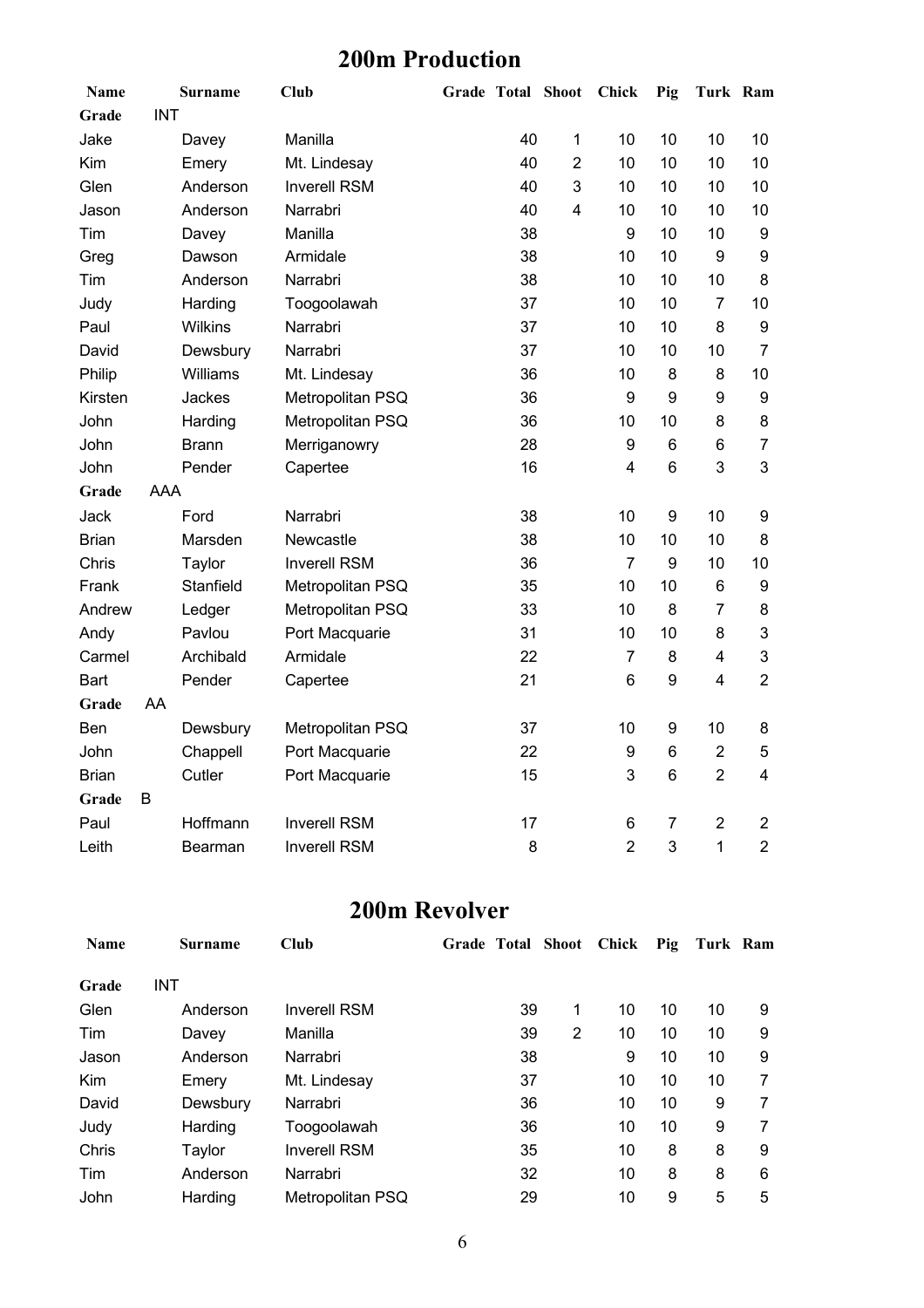| Grade        | <b>AAA</b> |                |                     |    |                |                           |                          |                         |
|--------------|------------|----------------|---------------------|----|----------------|---------------------------|--------------------------|-------------------------|
| Greg         |            | Dawson         | Armidale            | 34 | 10             | 8                         | 10                       | 6                       |
| Jake         |            | Davey          | Manilla             | 34 | 9              | 10                        | 9                        | 6                       |
| John         |            | <b>Brann</b>   | Merriganowry        | 33 | 10             | $\overline{7}$            | 9                        | $\overline{7}$          |
| Jack         |            | Ford           | Narrabri            | 33 | 9              | 10                        | 10                       | 4                       |
| Paul         |            | <b>Wilkins</b> | Narrabri            | 31 | 9              | 8                         | 6                        | 8                       |
| Philip       |            | Williams       | Mt. Lindesay        | 30 | 8              | $\overline{7}$            | 7                        | 8                       |
| Andrew       |            | Ledger         | Metropolitan PSQ    | 30 | 9              | 8                         | 6                        | $\overline{7}$          |
| Kirsten      |            | Jackes         | Metropolitan PSQ    | 30 | 8              | 9                         | 9                        | $\overline{\mathbf{4}}$ |
| <b>Brian</b> |            | Marsden        | Newcastle           | 28 | 10             | 9                         | 5                        | 4                       |
| <b>Bart</b>  |            | Pender         | Capertee            | 25 | 6              | 9                         | 5                        | 5                       |
| John         |            | Pender         | Capertee            | 5  | 1              | $\overline{2}$            | $\mathbf 0$              | $\overline{2}$          |
| Grade        | AA         |                |                     |    |                |                           |                          |                         |
| Ben          |            | Dewsbury       | Metropolitan PSQ    | 35 | 10             | 10                        | $\overline{7}$           | 8                       |
| Carmel       |            | Archibald      | Armidale            | 31 | 9              | 9                         | 4                        | $\boldsymbol{9}$        |
| Frank        |            | Stanfield      | Metropolitan PSQ    | 26 | 9              | 10                        | 3                        | $\overline{\mathbf{4}}$ |
| Andy         |            | Pavlou         | Port Macquarie      | 17 | $6\phantom{1}$ | $\overline{\mathbf{4}}$   | 4                        | $\mathbf{3}$            |
| Grade        | A          |                |                     |    |                |                           |                          |                         |
| <b>Brian</b> |            | Cutler         | Port Macquarie      | 16 | 6              | 5                         | $\overline{\mathcal{A}}$ | $\mathbf 1$             |
| John         |            | Chappell       | Port Macquarie      | 12 | 6              | $\ensuremath{\mathsf{3}}$ | 1                        | $\overline{2}$          |
| Grade        | B          |                |                     |    |                |                           |                          |                         |
| Paul         |            | Hoffmann       | <b>Inverell RSM</b> | 12 | $\overline{2}$ | 3                         | 3                        | 4                       |

# **200m Standing**

| <b>Name</b>  |            | <b>Surname</b> | Club                | <b>Grade Total Shoot</b> |    | <b>Chick</b>   | Pig            | Turk Ram |                |
|--------------|------------|----------------|---------------------|--------------------------|----|----------------|----------------|----------|----------------|
| Grade        | <b>INT</b> |                |                     |                          |    |                |                |          |                |
| Glen         |            | Anderson       | <b>Inverell RSM</b> |                          | 29 | 10             | 10             | 6        | 3              |
| <b>Brian</b> |            | Marsden        | Newcastle           |                          | 28 | 8              | 8              | 4        | 8              |
| Tim          |            | Davey          | Manilla             |                          | 28 | 10             | 6              | 6        | 6              |
| Tim          |            | Anderson       | Narrabri            |                          | 27 | 10             | 8              | 4        | 5              |
| David        |            | Dewsbury       | Narrabri            |                          | 24 | 7              | 6              | 4        | $\overline{7}$ |
| Judy         |            | Harding        | Toogoolawah         |                          | 24 | 10             | $\overline{7}$ | 3        | 4              |
| Kim          |            | Emery          | Mt. Lindesay        |                          | 24 | 9              | 7              | 5        | 3              |
| Jake         |            | Davey          | Manilla             |                          | 20 | 6              | 5              | 3        | 6              |
| John         |            | Harding        | Metropolitan PSQ    |                          | 20 | 6              | $\overline{7}$ | 1        | 6              |
| Grade        | AAA        |                |                     |                          |    |                |                |          |                |
| Jack         |            | Ford           | Narrabri            |                          | 29 | 8              | 8              | 7        | 6              |
| Jason        |            | Anderson       | Narrabri            |                          | 23 | 9              | 8              | 3        | 3              |
| Greg         |            | Dawson         | Armidale            |                          | 22 | 10             | 5              | 4        | 3              |
| Philip       |            | Williams       | Mt. Lindesay        |                          | 21 | 4              | 8              | 5        | 4              |
| Frank        |            | Stanfield      | Metropolitan PSQ    |                          | 20 | 5              | 8              | 4        | 3              |
| Paul         |            | <b>Wilkins</b> | Narrabri            |                          | 15 | $\overline{4}$ | 5              | 1        | 5              |
| John         |            | <b>Brann</b>   | Merriganowry        |                          | 14 | 6              | 4              | 3        | 1              |
| Grade        | AA         |                |                     |                          |    |                |                |          |                |
| Chris        |            | Taylor         | <b>Inverell RSM</b> |                          | 27 | 9              | 10             | 3        | 5              |
| Carmel       |            | Archibald      | Armidale            |                          | 13 | 6              | 3              | 3        | 1              |
| John         |            | Pender         | Capertee            |                          | 9  | 4              | $\overline{2}$ | 1        | $\overline{c}$ |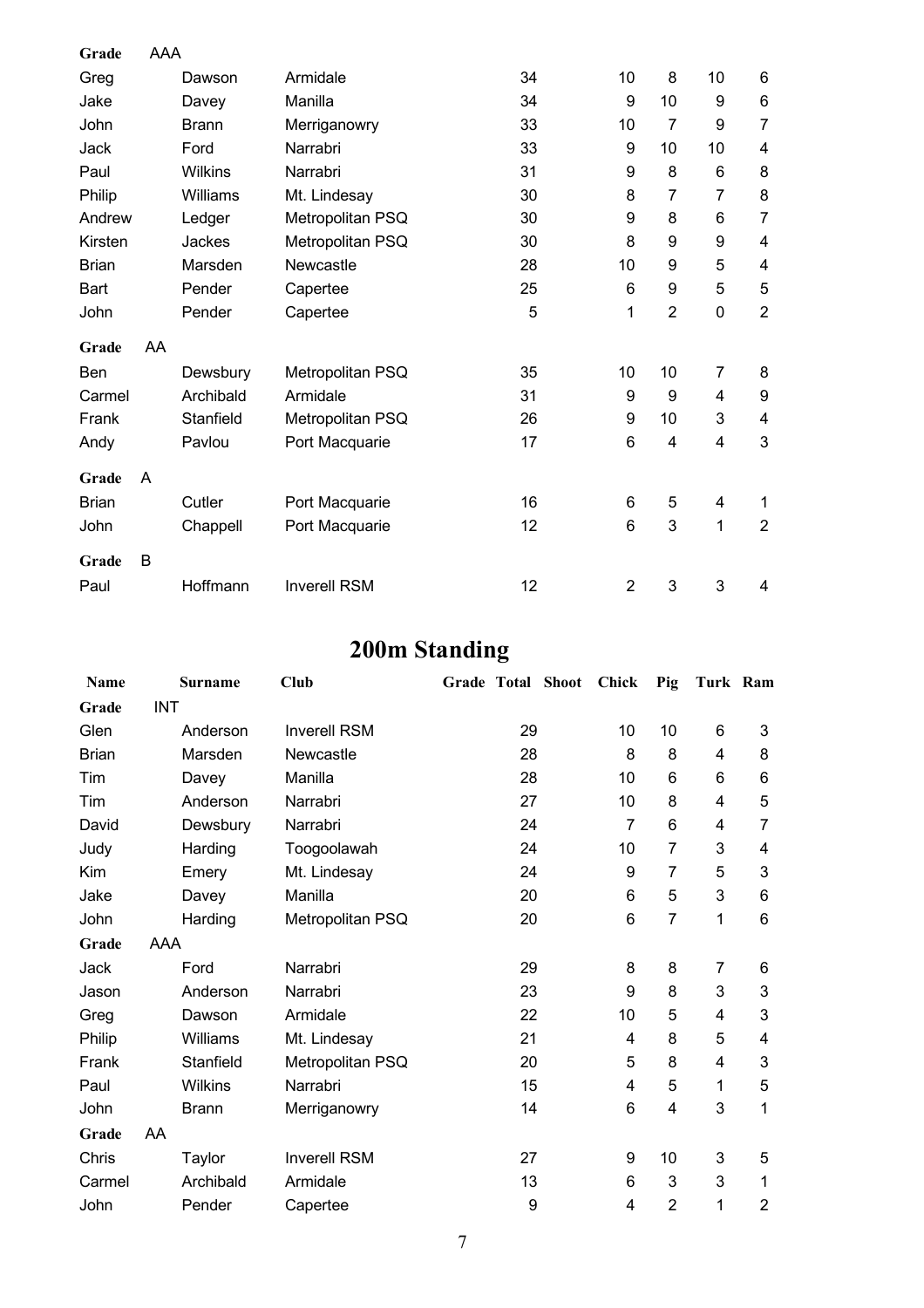| Grade        | A |          |                     |    |   |   |   |   |
|--------------|---|----------|---------------------|----|---|---|---|---|
| <b>Ben</b>   |   | Dewsbury | Metropolitan PSQ    | 18 | 9 | 5 | 3 |   |
| Andy         |   | Pavlou   | Port Macquarie      | 14 | 1 | 4 | 4 | 5 |
| Andrew       |   | Ledger   | Metropolitan PSQ    | 11 | 4 | 2 | 1 | 4 |
| Kirsten      |   | Jackes   | Metropolitan PSQ    | 8  | 3 | 2 | 0 | 3 |
| John         |   | Chappell | Port Macquarie      | 3  | 1 | 1 | 0 | 1 |
| <b>Bart</b>  |   | Pender   | Capertee            | 3  | 2 | 0 | 0 | 1 |
| Grade        | B |          |                     |    |   |   |   |   |
| Paul         |   | Hoffmann | <b>Inverell RSM</b> |    | 3 | 2 | 1 |   |
| <b>Brian</b> |   | Cutler   | Port Macquarie      | 2  |   | 1 | 0 | 0 |

## **200m Unlimited**

| Name         |            | <b>Surname</b> | <b>Club</b>         | <b>Grade Total Shoot</b> | Chick                   | Pig            | Turk Ram                |                         |
|--------------|------------|----------------|---------------------|--------------------------|-------------------------|----------------|-------------------------|-------------------------|
| Grade        | <b>INT</b> |                |                     |                          |                         |                |                         |                         |
| Glen         |            | Anderson       | <b>Inverell RSM</b> | 35                       | 10                      | 10             | 7                       | 8                       |
| Tim          |            | Anderson       | Narrabri            | 33                       | 10                      | 9              | 6                       | 8                       |
| Kim          |            | Emery          | Mt. Lindesay        | 33                       | 10                      | 10             | 8                       | 5                       |
|              |            |                |                     |                          |                         |                |                         |                         |
| Grade        | AAA        |                |                     |                          |                         |                |                         |                         |
| Chris        |            | Taylor         | <b>Inverell RSM</b> | 38                       | 10                      | 10             | 10                      | 8                       |
| Tim          |            | Davey          | Manilla             | 37                       | 10                      | 9              | 10                      | 8                       |
| Kirsten      |            | Jackes         | Metropolitan        | 34                       | 8                       | 8              | 9                       | $\boldsymbol{9}$        |
| Jason        |            | Anderson       | Narrabri            | 33                       | $\overline{7}$          | 10             | $\overline{7}$          | $\boldsymbol{9}$        |
| David        |            | Dewsbury       | Narrabri            | 30                       | 10                      | 8              | $\overline{\mathbf{4}}$ | 8                       |
| Jake         |            | Davey          | Manilla             | 30                       | 10                      | 9              | $\overline{7}$          | $\overline{\mathbf{4}}$ |
| Judy         |            | Harding        | Toogoolawah         | 29                       | 10                      | 9              | 4                       | 6                       |
| John         |            | Harding        | Metropolitan        | 27                       | 9                       | 8              | 3                       | $\overline{7}$          |
| Philip       |            | Williams       | Mt. Lindesay        | 27                       | 10                      | 8              | 6                       | 3                       |
| Grade        | AA         |                |                     |                          |                         |                |                         |                         |
| Greg         |            | Dawson         | Armidale            | 30                       | 8                       | 8              | 8                       | 6                       |
| Ben          |            | Dewsbury       | Metropolitan        | 30                       | 8                       | 10             | $\overline{7}$          | 5                       |
| Jack         |            | Ford           | Narrabri            | 28                       | 10                      | 8              | $\overline{\mathbf{4}}$ | 6                       |
| Bart         |            | Pender         | Capertee            | 27                       | $\boldsymbol{9}$        | 8              | 6                       | $\overline{\mathbf{4}}$ |
| Frank        |            | Stanfield      | Metropolitan        | 26                       | 10                      | $\overline{7}$ | 3                       | 6                       |
| <b>Brian</b> |            | Marsden        | Newcastle           | 24                       | 9                       | $\overline{7}$ | 3                       | 5                       |
| John         |            | <b>Brann</b>   | Merriganowry        | 24                       | 8                       | $\overline{7}$ | 5                       | $\overline{\mathbf{4}}$ |
| Andrew       |            | Ledger         | Metropolitan        | 24                       | 9                       | 6              | 5                       | $\overline{\mathbf{4}}$ |
| Paul         |            | Wilkins        | Narrabri            | 15                       | 8                       | 3              | $\overline{2}$          | $\overline{c}$          |
| Andy         |            | Pavlou         | Port Macquarie      | 14                       | 5                       | 3              | 3                       | 3                       |
| Grade        | A          |                |                     |                          |                         |                |                         |                         |
| Carmel       |            | Archibald      | Armidale            | 25                       | 8                       | $\overline{7}$ | 5                       | 5                       |
| Grade        | B          |                |                     |                          |                         |                |                         |                         |
| <b>Brian</b> |            | Cutler         | Port Macquarie      | 17                       | 5                       | 5              | $\overline{2}$          | 5                       |
| John         |            | Chappell       | Port Macquarie      | $\overline{7}$           | $\overline{\mathbf{4}}$ | $\overline{2}$ | $\overline{0}$          | 1                       |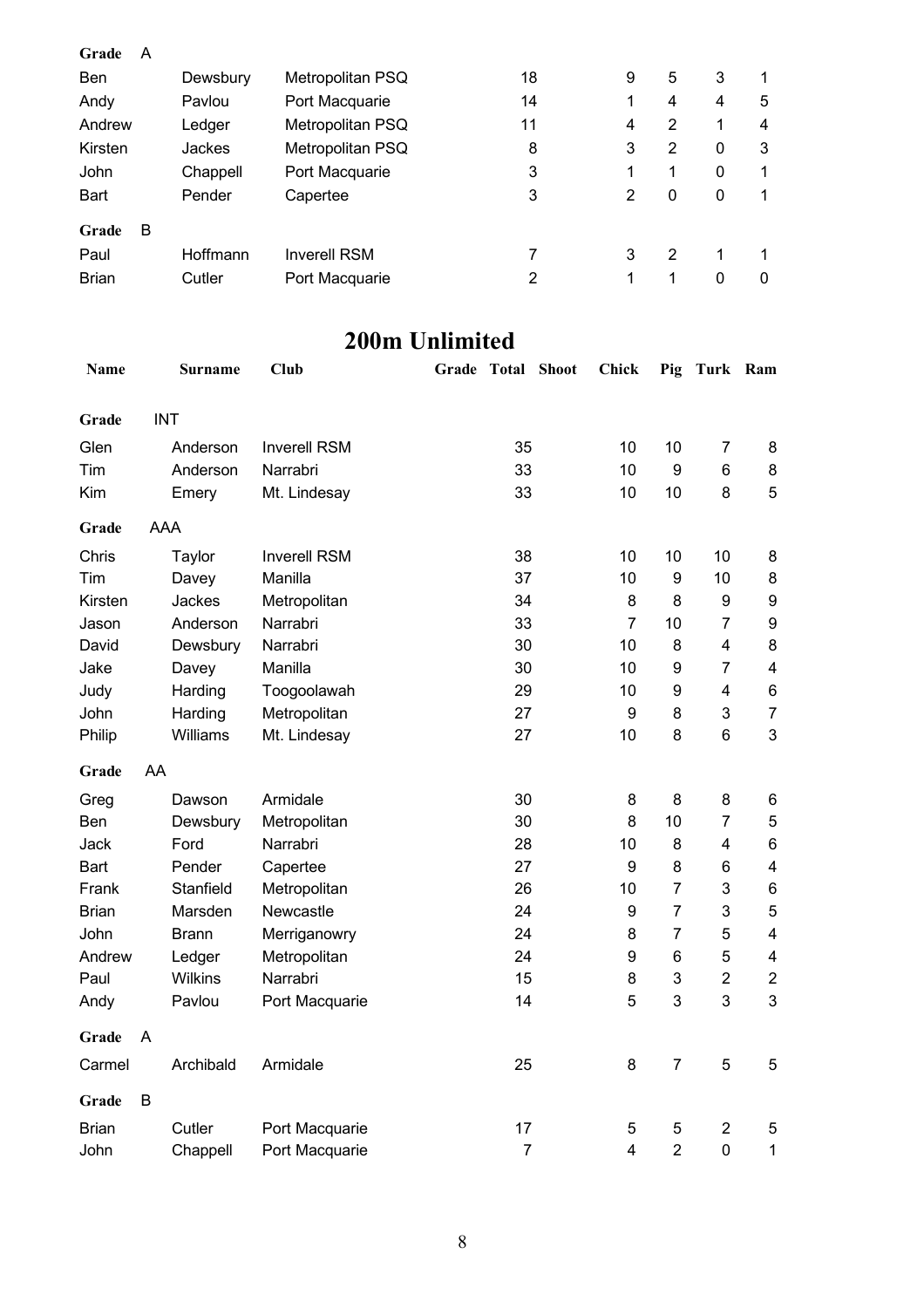## **200m Full Scale Unlimited Off Gun**

| Name         | Surname   | Club                 | Grade Grade | Total | Top          |    |    | Chic Pig Turk Ram |    |
|--------------|-----------|----------------------|-------------|-------|--------------|----|----|-------------------|----|
| Kirsten      | Jackes    | Metropolitan PSQ AAA |             | 39    | $\mathbf{1}$ | 10 | 9  | 10                | 10 |
| Greg         | Dawson    | Armidale             | AA          | 39    | 2            | 10 | 10 | 9                 | 10 |
| Frank        | Stanfield | Metropolitan PSQ AA  |             | 36    |              | 10 | 10 | 6                 | 10 |
| Andrew       | Ledger    | Metropolitan PSQ AA  |             | 34    |              | 10 | 10 | 8                 | 6  |
| Carmel       | Archibald | Armidale             | AA          | 32    |              | 10 | 8  | 7                 | 7  |
| John         | Brann     | Merriganowry         | <b>INT</b>  | 32    |              | 10 | 10 | 7                 | 5  |
| Bart         | Pender    | Capertee             | AA          | 30    |              | 9  | 10 | 3                 | 8  |
| <b>Brian</b> | Cutler    | Port Macquarie       | AA          | 27    |              | 8  | 10 | 7                 | 2  |
| <b>Kim</b>   | Emery     | Mt. Lindesay         | <b>INT</b>  | 23    |              | 10 | 7  | 4                 | 2  |
| John         | Chappell  | Port Macquarie       | B           | 22    |              | 9  | 6  | 4                 | 3  |
| Andy         | Pavlou    | Port Macquarie       | AA          | 20    |              | 7  | 6  | 3                 | 4  |

## **200m Full Scale Unlimited**

| Name         |            | <b>Surname</b> | Club             | Grade Total Shoot |    | Chick | Pig | Turk Ram       |                |
|--------------|------------|----------------|------------------|-------------------|----|-------|-----|----------------|----------------|
| Grade        | <b>INT</b> |                |                  |                   |    |       |     |                |                |
| John         |            | <b>Brann</b>   | Merriganowry     |                   | 32 | 10    | 10  | 7              | 5              |
| Kim          |            | Emery          | Mt. Lindesay     |                   | 23 | 10    | 7   | $\overline{4}$ | $\overline{2}$ |
| Grade        | AAA        |                |                  |                   |    |       |     |                |                |
| Kirsten      |            | Jackes         | Metropolitan PSQ |                   | 39 | 10    | 9   | 10             | 10             |
| Grade        | AA         |                |                  |                   |    |       |     |                |                |
| Greg         |            | Dawson         | Armidale         |                   | 39 | 10    | 10  | 9              | 10             |
| Frank        |            | Stanfield      | Metropolitan PSQ |                   | 36 | 10    | 10  | 6              | 10             |
| Andrew       |            | Ledger         | Metropolitan PSQ |                   | 34 | 10    | 10  | 8              | 6              |
| Carmel       |            | Archibald      | Armidale         |                   | 32 | 10    | 8   | 7              | 7              |
| Bart         |            | Pender         | Capertee         |                   | 30 | 9     | 10  | 3              | 8              |
| <b>Brian</b> |            | Cutler         | Port Macquarie   |                   | 27 | 8     | 10  | 7              | $\overline{2}$ |
| Andy         |            | Pavlou         | Port Macquarie   |                   | 20 | 7     | 6   | 3              | $\overline{4}$ |
| Grade        | B          |                |                  |                   |    |       |     |                |                |
| John         |            | Chappell       | Port Macquarie   |                   | 22 | 9     | 6   | 4              | 3              |